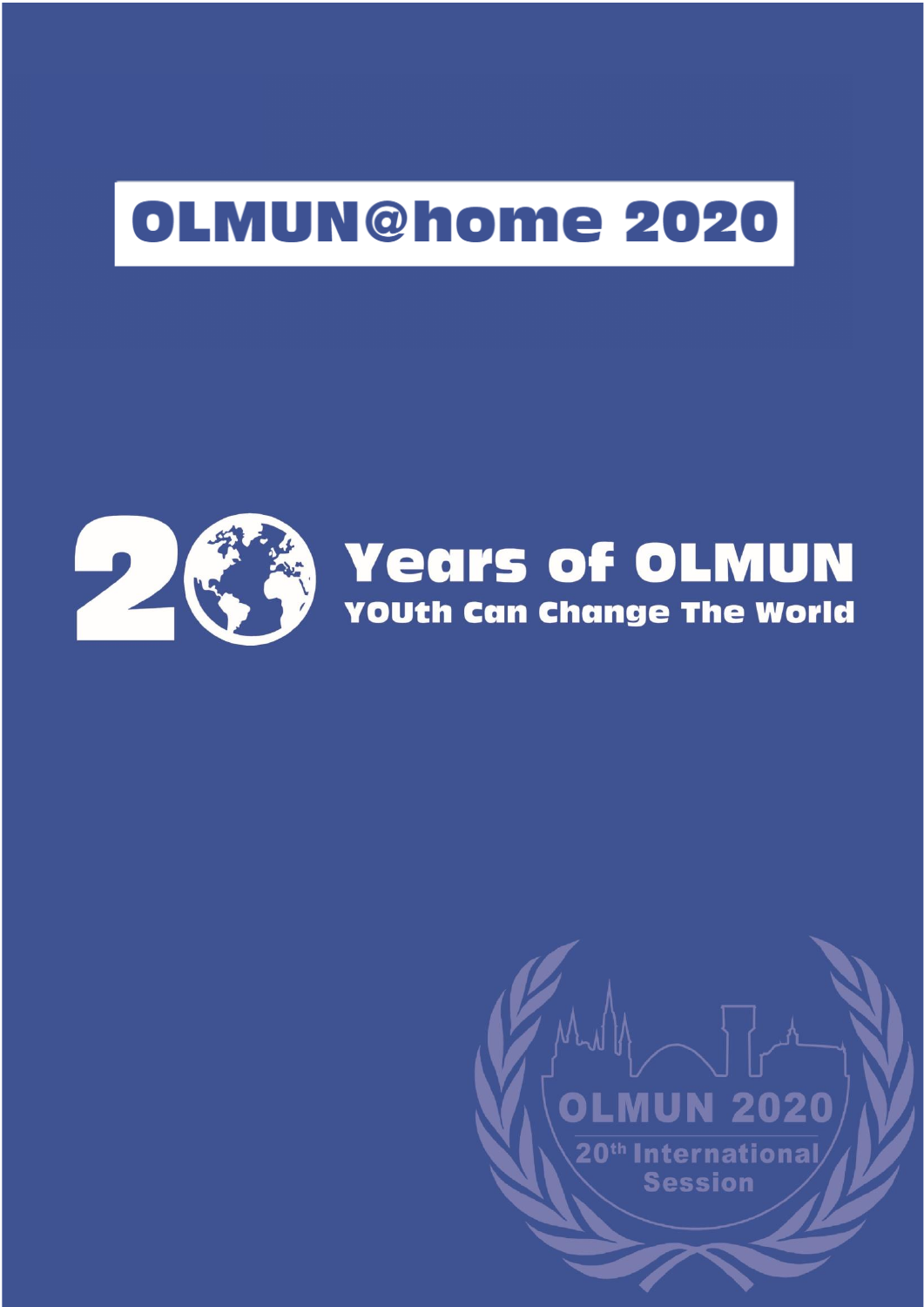**Content Copyright** © Oldenburg Model United Nations (OLMUN) Association, All rights reserved.

OLMUN@home guide 1st edition

#### **Editors**

| 2020 edited by: | Tristan Leoluca Farinella, Anne zur Horst |
|-----------------|-------------------------------------------|
|-----------------|-------------------------------------------|

**Published** by the Oldenburg Model United Nations e.V. (OLMUN 2020)

| Anne zur Horst          | Joanna Grave               |  |  |
|-------------------------|----------------------------|--|--|
| Neusüdender Straße 91   | Dornstede 23               |  |  |
| 26180 Rastede           | 26125 Oldenburg            |  |  |
| Germany                 | Germany                    |  |  |
| eMail: secgen@olmun.org | eMail: treasurer@olmun.org |  |  |
|                         |                            |  |  |

www.olmun.org

**Logo Copyright** © 2014 Helge Wellmann, All Rights reserved.

You are allowed to download this OLMUN@home guide and to copy it for educational uses. However, you are not allowed to reprint or republish it for other Model United Nations or to change it without permission of the Secretary General.

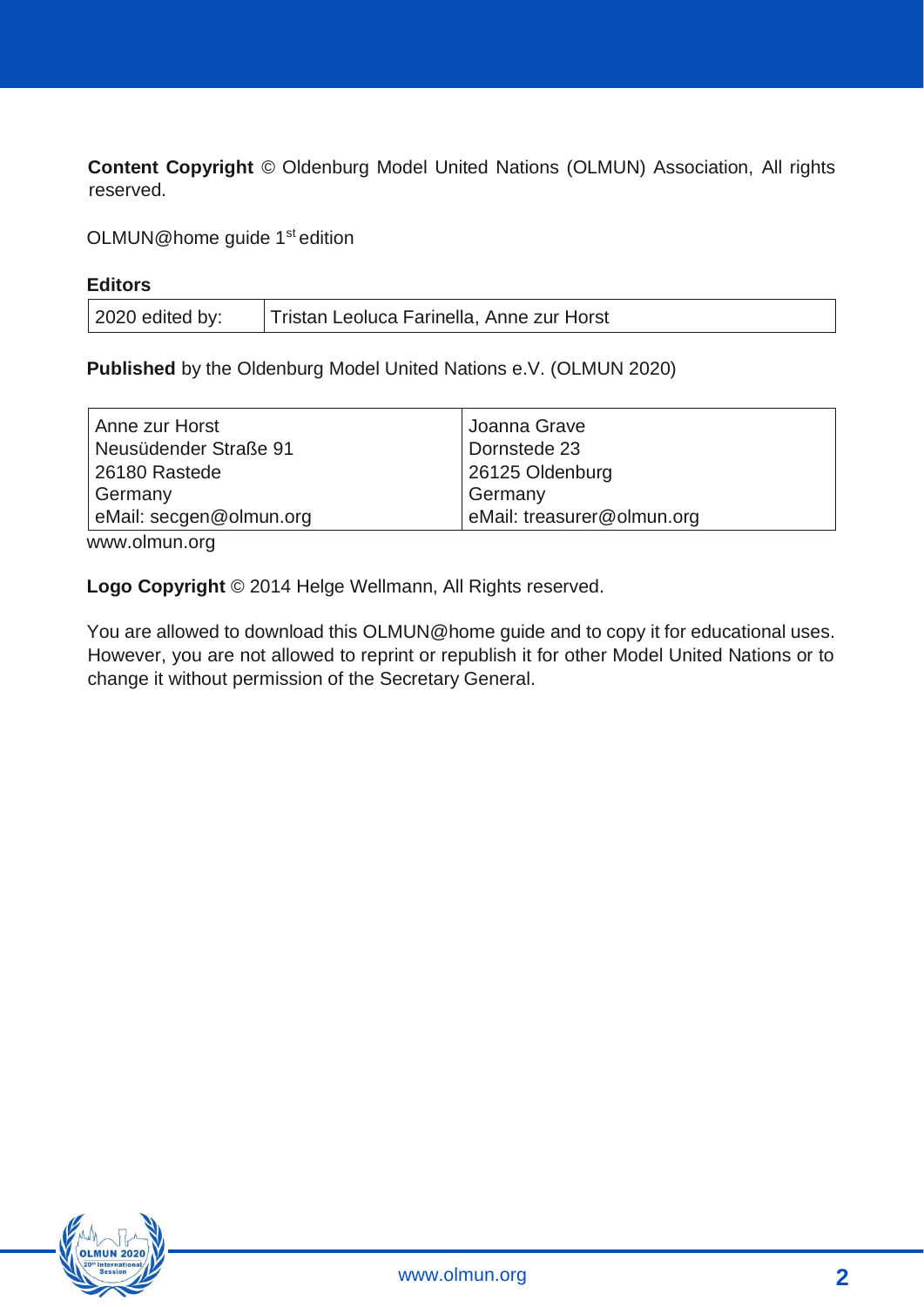## **1. What is this about?**

The OLMUN is the largest student-organized MUN in Europe. This year, not only we, but the whole world, were shaken by the crisis surrounding the SARS-CoV-2 virus and the disease COVID-19.

Even if life continued more or less normal for many, the crisis has nevertheless done great damage on many levels.

We also had to feel the enormous impact of the crisis.

Unfortunately, for reasons of infection protection, we **cancelled this year's OLMUN conference**. But we don't want you to fall into a hole without replacement.

That is why this year there is the OLMUN@home experience for all those who would otherwise have participated in the OLMUN. The aim of this document is to create and unify the framework conditions for the OLMUN@home experience.

## **2. General information**

At the OLMUN@home Challenge / Experience you get the OLMUN with everything that goes with it to your home, no matter where you live.

You can find out more about the participation possibilities below. Participation is free of charge.

Your team can choose a committee topic from the topics already defined in the OLMUN 2020 agenda. Various links and resources are provided to you to work with, but this list is not exhaustive. You can and should do your own research. These links and resources are only meant to give you a start.

The chairs / presidents of the respective committees are happy to help you if you have any questions or need more information.

The task and goal of the OLMUN@home experience is to create a poster. More on the poster guidelines below.

You have to hand in your poster until **05th of July 2020.**

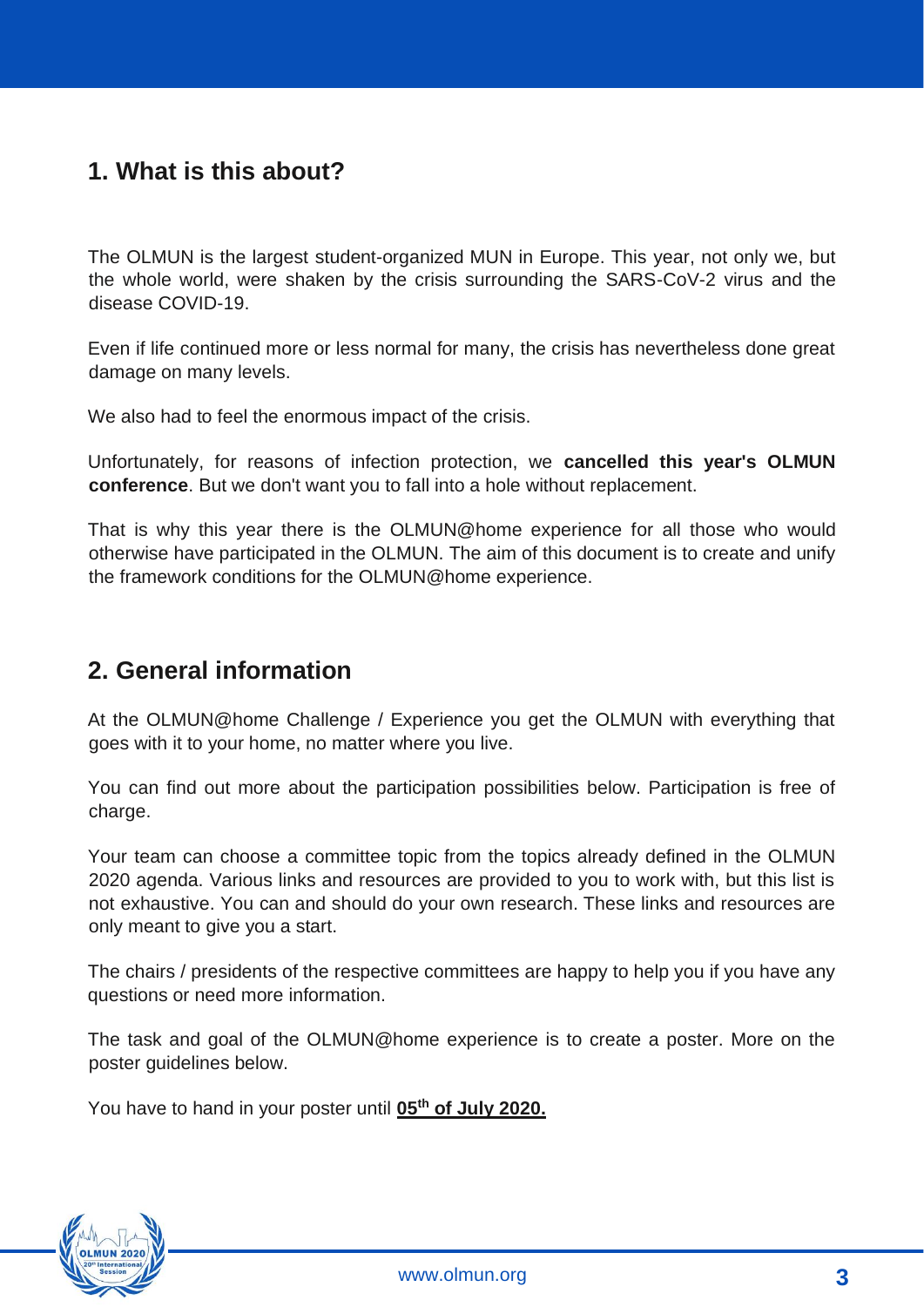## **3. Signing up**

There are two easy ways to participate.

The first way is to take part as an entire team (3-6 people). If you have already assembled an entire team, you can send an email to [deppresident@olmun.org.](mailto:deppresident@olmun.org) You are hereby registered and you will receive a confirmation e-mail in the following days.

The second way is the way of the seeker. If you don't have an entire team together yet, or would rather work with other students from all over the world, you can also simply announce this in an informal e-mail to [deppresident@olmun.org.](mailto:deppresident@olmun.org) We will then sort you into matching teams so you'll have the best possible OLMUN@home experience.

Please announce your participation until *31st of May 2020*.

## **4. Poster Guidelines**

The posters you want to create should be in the format DIN A2 (420mm x 594mm).

The poster itself should have a legible color. The font can be with or without serifs. Please pay attention to the good readability. Arial and Times New Roman are always a good choice. Again, the list is not exhaustive.

On this poster you should present and discuss the different positions. Almost like a committee session in paper form.

You are not limited to text; you can also use some expressive images that amplify the statement. Below you will find the Country Clash list. Listed are the countries, sorted in the respective committees, which are most active, controversial or most divisive. Please reserve a column on your poster in which you write down the "best" statements of the countries from the Country Clash list.

## **5. Procedure**

1. either participate as an existing team (3-6 people) or as a team-seeking person

- 2. choose one of the committees
- 3. fill in the form down below

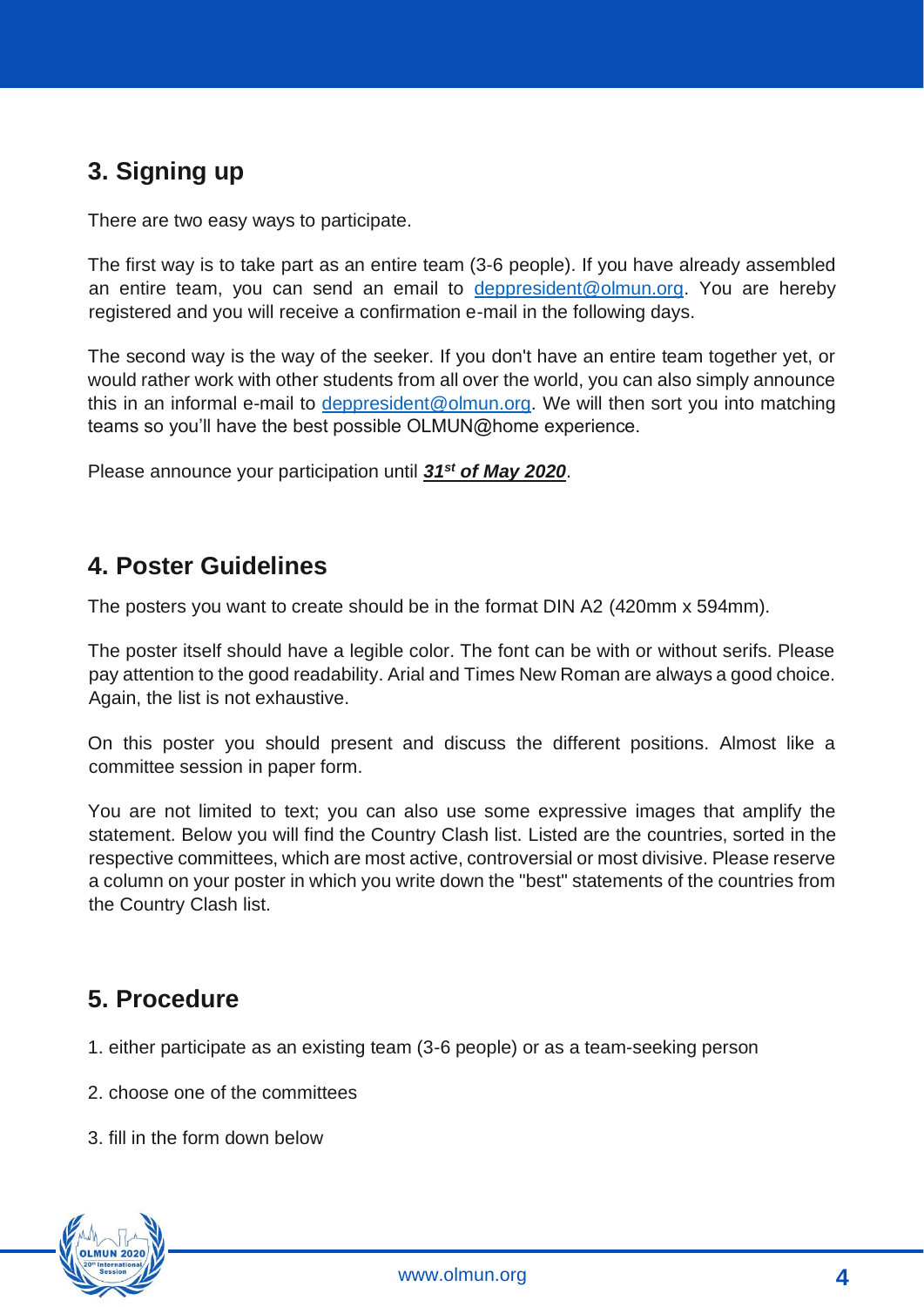4. send everything to [deppresident@olmun.org](mailto:deppresident@olmun.org) (privacy statement applicable)

5. wait for the confirmation email

6. if you are already a team, you can start right away

7. if you don't have a team, the team info also comes in an email

8. conduct research (in a team)

9. choose a country (see Country Clash List for interesting positions)

10. write a small policy statement (more information on writing a policy statement down below)

10.1 also consider which country and organization alliances make sense for you

11. present your policy statement to your group (contact information will follow in an mail once you are registered)

12. form alliances (2 would be ideal) via platforms such as Discord or Zoom

13. within the small group, write down the most concise points for a resolution and discuss it with the other alliance that was formed

14. create a poster (see poster guidelines)

15. present the poster to the MUN Director

16. rejoice, be proud of his work and send the finished poster to [deppresident@olmun.org](mailto:deppresident@olmun.org) so that we can be also be delighted about it. We are happy to announce that the best poster will get a special price!

## **6. Country Clash List**

In the following list are some of the countries with the most exciting or interesting arguments with the topic or a special position or other notable positions. Please reserve a column on your poster and fill it with interesting, important or funny statements from these countries.

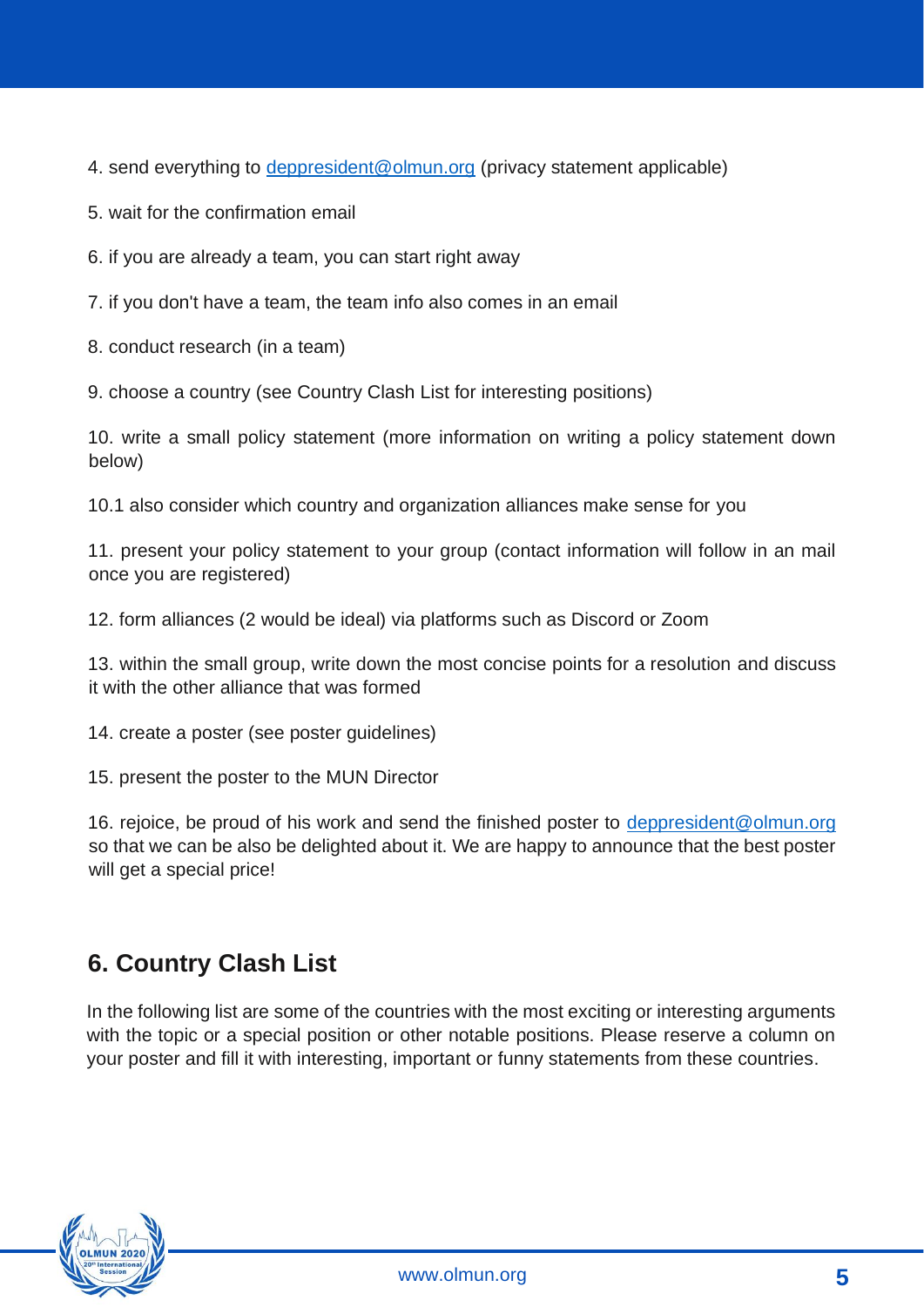GA 1st – United States of America and Pakistan

GA 3rd – International Forum on Globalization, Australia

SpC - United States of America and India

ECOSOC – Angola and Norway

UNEP – Member States of the European Union, Central African Republic

HRC – Syria, Italy

UNWOMEN – Great Britain (Scotland), South Africa

PIF – Australia, New Zealand

 $AC - t.h.a.$ 

 $SC - tha$ 

## **7. How to write a policy statement**

A Policy Statement is a brief, precise statement of your state respectively your organization on the subject under discussion. Contrary to a resolution, the Policy Statement is no official document and therefore needs no certain layout. In addition to the resolution it can prove very useful, since all other states can easily be told of your country 's policy so that they can ponder whether a cooperation can be considered or not.

## **8. Useful links and resources**

Please consult the committee guide of each committee written by the chairs and presidents.

You can find them at olmun.org > Downloads > This years' conference.

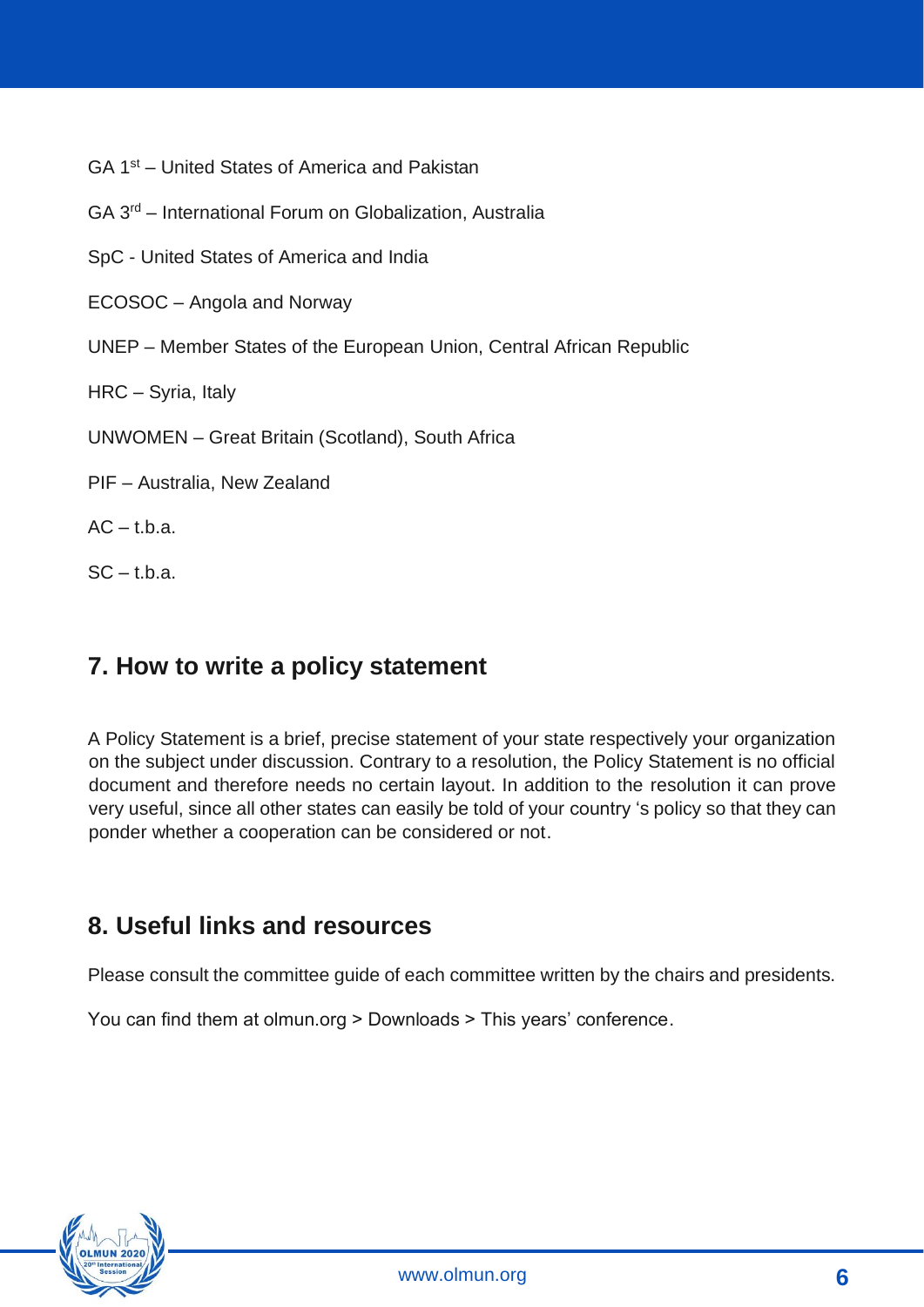## **9. Agenda**

#### **First Committee of the General Assembly (Disarmament and Security Committee)**

Establishing Guidelines for the Use of Unmanned Weaponry in Conflict Zones

#### **Third Committee of the General Assembly (Social, Cultural and Humanitarian Committee)**

Securing Indigenous Ways of Life in a Globalized World

#### **Special Conference**

Regulating the Distribution of Medical Painkillers and Opioids

#### **Economic and Social Council**

Improving and Stabilizing Educational Systems to Ensure Sustainable Economic Growth

#### **United Nations Environment Programme**

Targeting Light Pollution as a Serious Threat to Global Fauna and Human Health

#### **Human Rights Council**

Protecting Maritime Rescue as a Human Right of Migrants and Refugees

#### **United Nations Entity for Gender Equality and the Empowerment of Women**

Promoting the Importance of Hygiene Products for Women's and Girls' Health

#### **Pacific Islands Forum**

Counteracting the Effects of Climate Change on Oceania

# **Arctic Council**

t.b.a.